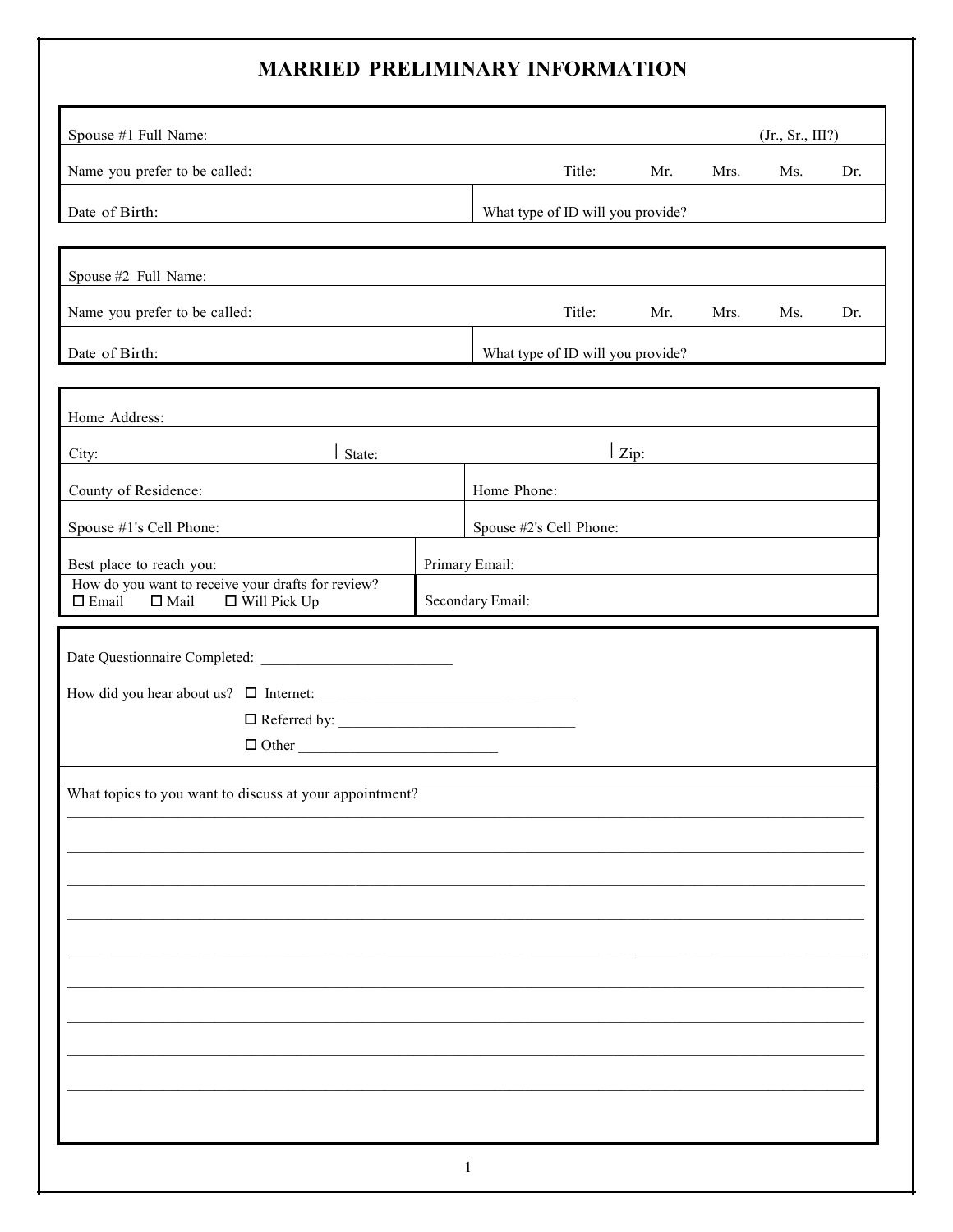Is this your first marriage? Spouse #1  $\Box$  Yes  $\Box$  No Spouse #2  $\Box$  Yes  $\Box$  No

Indicate if the child is that of Spouse #1, Spouse #2 or "Both".

| Living Children                                                                                                                                                                                                                          |                                                                | Name Grandchildren |
|------------------------------------------------------------------------------------------------------------------------------------------------------------------------------------------------------------------------------------------|----------------------------------------------------------------|--------------------|
| Name                                                                                                                                                                                                                                     | Date of Birth:<br>the control of the control of the control of |                    |
| Address                                                                                                                                                                                                                                  |                                                                |                    |
| Phone<br>the control of the control of the control of the control of the control of the control of the control of the control of the control of the control of the control of the control of the control of the control of the control   | Child of:                                                      |                    |
| Name                                                                                                                                                                                                                                     | Date of Birth:<br>the control of the control of the control of |                    |
| Address                                                                                                                                                                                                                                  |                                                                |                    |
| the control of the control of the control of the control of the control of the control of the control of the control of the control of the control of the control of the control of the control of the control of the control<br>Phone   | Child of:                                                      |                    |
| Name                                                                                                                                                                                                                                     | Date of Birth:                                                 |                    |
| Address<br>the control of the control of the control of the control of the control of the control of the control of the control of the control of the control of the control of the control of the control of the control of the control |                                                                |                    |
| Phone                                                                                                                                                                                                                                    | Child of:                                                      |                    |
| Name                                                                                                                                                                                                                                     | Date of Birth:                                                 |                    |
| Address                                                                                                                                                                                                                                  |                                                                |                    |
| Phone                                                                                                                                                                                                                                    | Child of:                                                      |                    |
| Name                                                                                                                                                                                                                                     | Date of Birth:                                                 |                    |
| Address                                                                                                                                                                                                                                  | Gender:                                                        |                    |
| Phone                                                                                                                                                                                                                                    | Child of:                                                      |                    |

Add pages for additional children if necessary.

\_\_\_\_\_\_\_\_\_\_\_\_\_\_\_\_\_\_\_\_\_\_\_\_\_\_\_\_\_\_\_\_\_\_\_\_\_\_\_\_\_\_\_\_\_\_\_\_\_\_\_\_\_\_\_\_\_\_\_\_\_\_\_\_\_\_\_\_\_\_\_\_\_\_\_\_\_\_\_\_\_\_\_\_\_\_\_\_\_\_\_\_\_\_\_\_\_\_\_\_\_\_\_\_\_\_\_\_\_\_\_\_\_

Do any of your children have special needs? Describe: \_\_\_\_\_\_\_\_\_\_\_\_\_\_\_\_\_\_\_\_\_\_\_\_\_\_\_\_\_\_\_\_\_\_\_\_\_\_\_\_\_\_\_\_\_\_\_\_\_\_\_\_\_\_\_\_\_\_\_\_\_\_\_\_\_\_\_\_\_

Do you have any children who predeceased you? Their names? \_\_\_\_\_\_\_\_\_\_\_\_\_\_\_\_\_\_\_\_\_\_\_\_\_\_\_\_\_\_\_\_\_\_\_\_\_\_\_\_\_\_\_\_\_\_\_\_\_\_\_\_\_\_\_\_\_\_\_\_\_\_

 $\mathcal{L}_\text{max} = \frac{1}{2} \sum_{i=1}^n \mathcal{L}_\text{max} = \frac{1}{2} \sum_{i=1}^n \mathcal{L}_\text{max} = \frac{1}{2} \sum_{i=1}^n \mathcal{L}_\text{max} = \frac{1}{2} \sum_{i=1}^n \mathcal{L}_\text{max} = \frac{1}{2} \sum_{i=1}^n \mathcal{L}_\text{max} = \frac{1}{2} \sum_{i=1}^n \mathcal{L}_\text{max} = \frac{1}{2} \sum_{i=1}^n \mathcal{L}_\text{max} = \frac{1}{2} \sum_{i=$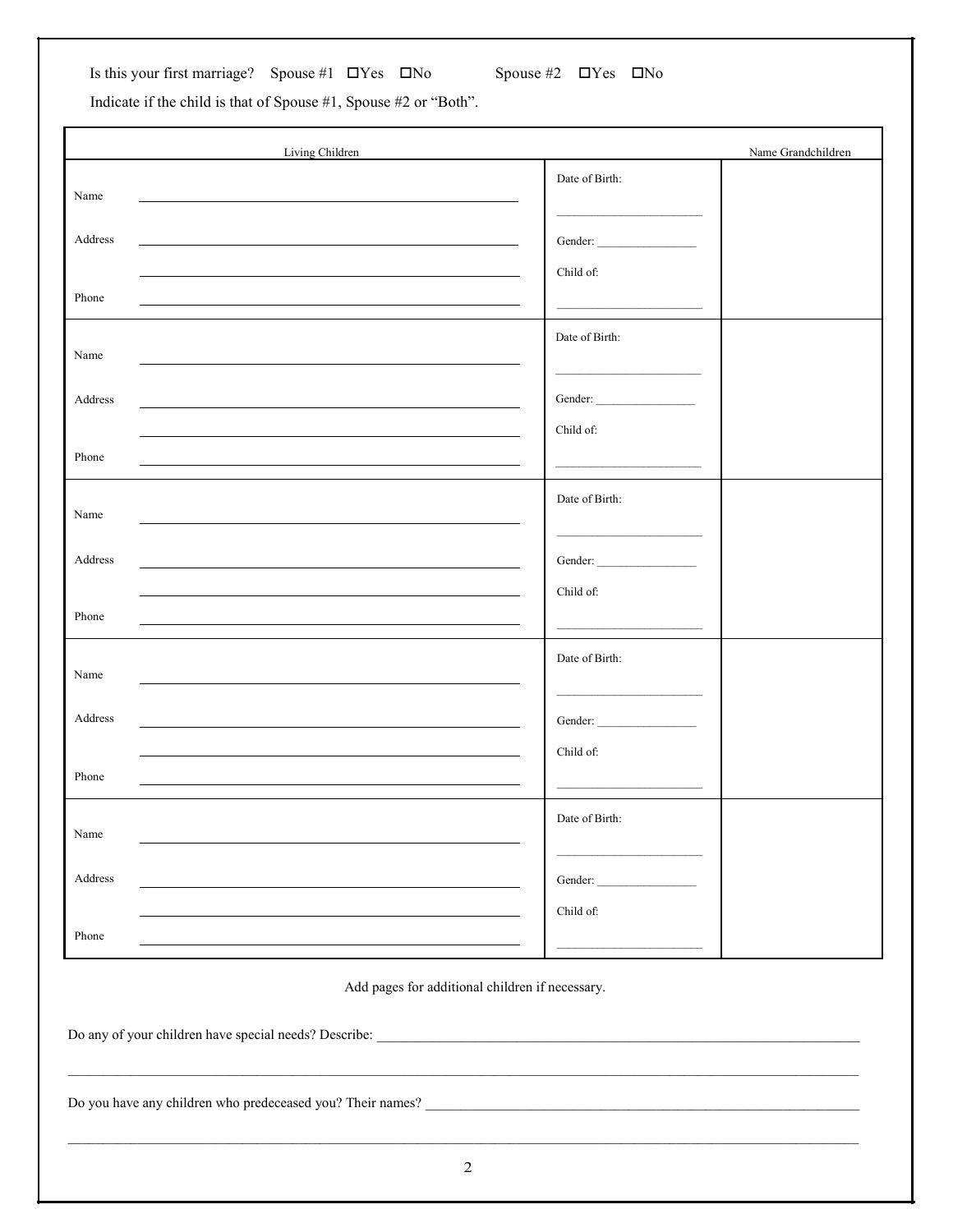| Describe how you want your estate to be distributed upon your death.                                                                                                                                                 |
|----------------------------------------------------------------------------------------------------------------------------------------------------------------------------------------------------------------------|
| Do you have any specific bequests?                                                                                                                                                                                   |
|                                                                                                                                                                                                                      |
|                                                                                                                                                                                                                      |
|                                                                                                                                                                                                                      |
|                                                                                                                                                                                                                      |
| Who are the beneficiaries of the remainder of your estate?                                                                                                                                                           |
|                                                                                                                                                                                                                      |
|                                                                                                                                                                                                                      |
|                                                                                                                                                                                                                      |
|                                                                                                                                                                                                                      |
|                                                                                                                                                                                                                      |
|                                                                                                                                                                                                                      |
|                                                                                                                                                                                                                      |
|                                                                                                                                                                                                                      |
|                                                                                                                                                                                                                      |
|                                                                                                                                                                                                                      |
|                                                                                                                                                                                                                      |
| How old do you want your beneficiaries to be before they receive their share?                                                                                                                                        |
| If a beneficiary does not survive you, do you want their share to go to the other named beneficiaries ("per capita") or<br>do you want the deceased beneficiary's share to go to their own children ("per stirpes")? |
|                                                                                                                                                                                                                      |
|                                                                                                                                                                                                                      |
|                                                                                                                                                                                                                      |
| Is there anyone you would like to specifically disinherit?                                                                                                                                                           |
|                                                                                                                                                                                                                      |
|                                                                                                                                                                                                                      |
|                                                                                                                                                                                                                      |
|                                                                                                                                                                                                                      |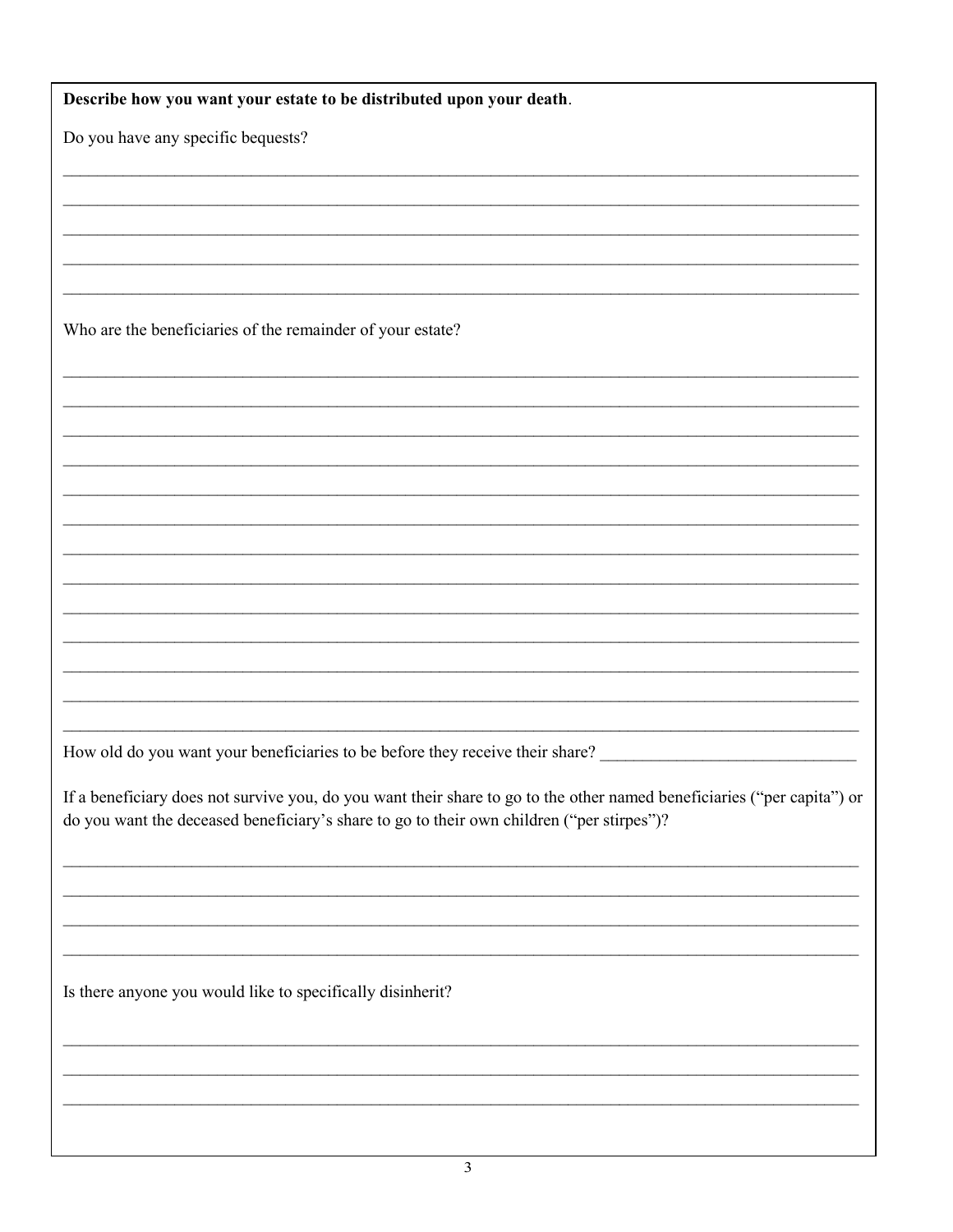| Who do you want to name as the <b>Successor Trustees</b> of your trust? | 1st  |
|-------------------------------------------------------------------------|------|
| $\gamma$ nc                                                             | 2rd. |

|                                                                          | Spouse #1's P.R.<br>Name                                                                                                                                                                                                      | Relation | Name                                                                                                                                       | Spouse #2's P.R.      | Relation |
|--------------------------------------------------------------------------|-------------------------------------------------------------------------------------------------------------------------------------------------------------------------------------------------------------------------------|----------|--------------------------------------------------------------------------------------------------------------------------------------------|-----------------------|----------|
| 1 <sup>st</sup>                                                          |                                                                                                                                                                                                                               |          |                                                                                                                                            |                       |          |
| 2 <sup>nd</sup>                                                          |                                                                                                                                                                                                                               |          |                                                                                                                                            |                       |          |
| 3 <sup>rd</sup>                                                          |                                                                                                                                                                                                                               |          |                                                                                                                                            |                       |          |
| 4 <sup>th</sup>                                                          |                                                                                                                                                                                                                               |          |                                                                                                                                            |                       |          |
|                                                                          |                                                                                                                                                                                                                               |          |                                                                                                                                            |                       |          |
|                                                                          | Who do you want to name as the Guardian(s) of your children (if you have children under age 18)?<br>(Two persons may serve together as long as they are married.)                                                             |          |                                                                                                                                            |                       |          |
|                                                                          | $1st$ Guardian(s)<br>Name(s):                                                                                                                                                                                                 |          |                                                                                                                                            | Relation:             |          |
|                                                                          |                                                                                                                                                                                                                               |          |                                                                                                                                            |                       |          |
|                                                                          | $2nd$ Guardian(s)<br>Name(s):                                                                                                                                                                                                 |          |                                                                                                                                            | Relation:             |          |
|                                                                          | $3rd$ Guardian(s)                                                                                                                                                                                                             |          |                                                                                                                                            |                       |          |
|                                                                          | Name(s):                                                                                                                                                                                                                      |          |                                                                                                                                            | Relation:             |          |
|                                                                          | your property. Indicate if any agents can act jointly.                                                                                                                                                                        |          | the power to sign your name if you are not able to do so. For instance, it can be used to sign a deed or a tax return, or to make gifts of |                       |          |
|                                                                          |                                                                                                                                                                                                                               |          |                                                                                                                                            |                       |          |
|                                                                          | Spouse $#1$ 's Agents                                                                                                                                                                                                         |          |                                                                                                                                            | Spouse $#2$ 's Agents |          |
|                                                                          | Name:                                                                                                                                                                                                                         |          |                                                                                                                                            |                       |          |
|                                                                          |                                                                                                                                                                                                                               |          |                                                                                                                                            |                       |          |
|                                                                          |                                                                                                                                                                                                                               |          |                                                                                                                                            |                       |          |
|                                                                          |                                                                                                                                                                                                                               |          |                                                                                                                                            |                       |          |
|                                                                          | Name:<br>the control of the control of the control of the control of the control of                                                                                                                                           |          | Name:                                                                                                                                      |                       |          |
|                                                                          |                                                                                                                                                                                                                               |          |                                                                                                                                            |                       |          |
|                                                                          |                                                                                                                                                                                                                               |          |                                                                                                                                            |                       |          |
|                                                                          | Name:                                                                                                                                                                                                                         |          |                                                                                                                                            | Name:                 |          |
|                                                                          | Relation: 2008 and 2008 and 2008 and 2008 and 2008 and 2008 and 2008 and 2008 and 2008 and 2008 and 2008 and 2008 and 2008 and 2008 and 2008 and 2008 and 2008 and 2008 and 2008 and 2008 and 2008 and 2008 and 2008 and 2008 |          |                                                                                                                                            |                       |          |
|                                                                          |                                                                                                                                                                                                                               |          |                                                                                                                                            |                       |          |
| 1 <sup>st</sup><br>2 <sub>nd</sub><br>3 <sup>rd</sup><br>4 <sup>th</sup> |                                                                                                                                                                                                                               |          |                                                                                                                                            | Name:                 |          |
|                                                                          | Relation: 2008 and 2008 and 2008 and 2008 and 2008 and 2008 and 2008 and 2008 and 2008 and 2008 and 2008 and 2008 and 2008 and 2008 and 2008 and 2008 and 2008 and 2008 and 2008 and 2008 and 2008 and 2008 and 2008 and 2008 |          |                                                                                                                                            |                       |          |